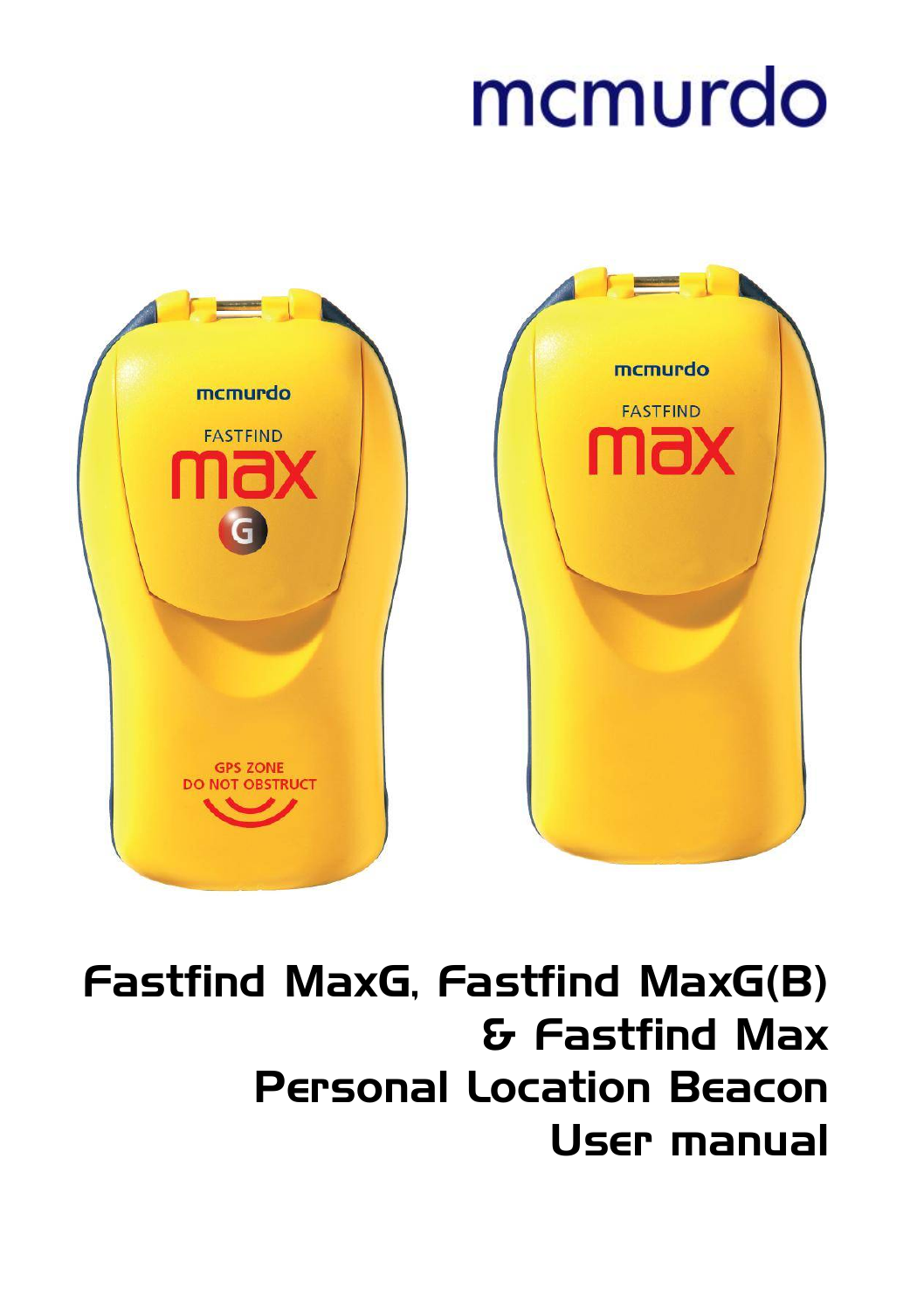## **Notices to Purchasers**

Personal Locator Beacons (PLB) must be registered with the appropriate National Authority. **Failure to register your PLB could delay a Search and Rescue (SAR) response and maybe unlawful.**

> **Your PLBs unique identification information**

**Stick copy Programming label here**

## **WARNING**

**A PLB should only be activated in situations of grave and imminent danger to life. Misuse or false activation is unlawful and could result in a penalty**

## **Important**

PLBs are intended for use within the maritime, aviation and land environments where permitted by national administrations. When activated, the PLB sends an emergency alert to the COSPAS-SARSAT satellite system. The time taken for the alert to be processed is dependant upon the extent of satellite system coverage at that time and any overhead obstruction that could impair the signal path to the satellite. The actual time to rescue in an emergency will be dependant upon the performance of all factors within the SAR (Search and Rescue) system, and as such, is outside the control of Orolia Ltd.

#### **Applicability of this manual**

This manual is applicable to the FastFind Max and MaxG PLBs. The MaxG has an inbuilt GPS receiver. Consequently any references to GPS only apply to the MaxG model.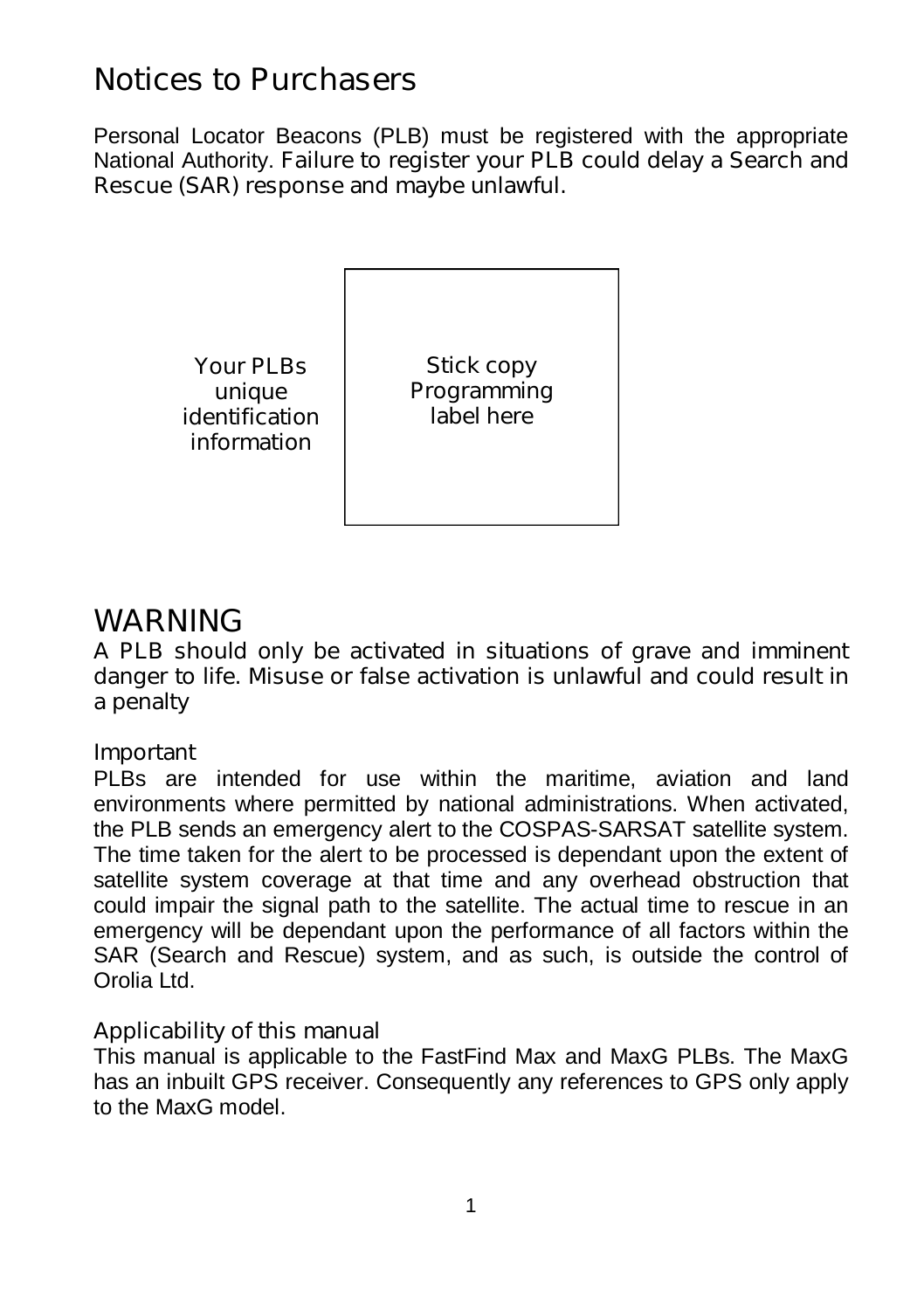## **Safety notices**

Please take time to read this manual fully as it contains important information regarding the correct use and maintenance of your PLB.

#### **Important**

The PLB (Personal Locator Beacon) is an emergency radio beacon. **Use only in situations of grave and imminent danger to life**.

 $\triangle$  WARNING: False alerts endanger lives and cause expensive disruption to Search and Rescue services. Deliberate misuse of the PLB could result in a penalty.

MARNING: Spring action antenna deployment. Tilt the PLB away from your face when deploying the antenna.

A CAUTION: Do not dismantle the PLB. It contains no user-serviceable parts.

A CAUTION: Contains lithium batteries. Do not incinerate, puncture, deform, short-circuit or recharge.

 $\triangle$  CAUTION: Dispose of spent battery packs safely and in accordance with local waste disposal regulations. Refer to End of Life Statement.

 $\triangle$  CAUTION: Avoid using chemical solvents to clean the PLB as some solvents can damage the case material.

 $\triangle$  NOTE: Radio licensing, the PLB is a radio transmitter. Some administrations may require that the user holds a valid radio licence to cover its ownership and use.

## **Radio Frequency Exposure Warning**

 $\triangle$  WARNING. The PLB emits low levels of radio frequency radiation. Avoid handling the antenna once activated.

#### **Disclaimer**

The information and illustrations contained in this publication are to the best of our knowledge correct at the time of going to print. We reserve the right to change specifications, equipment, installation and maintenance instructions without notice as part of our policy of continuous product development and improvement. No part of this publication may be reproduced, stored in a retrieval system or transmitted in any form, electronic or otherwise without permission in writing from Orolia Ltd. No liability can be accepted for any inaccuracies or omissions in the publication, although every care has been taken to make it as complete and accurate as possible.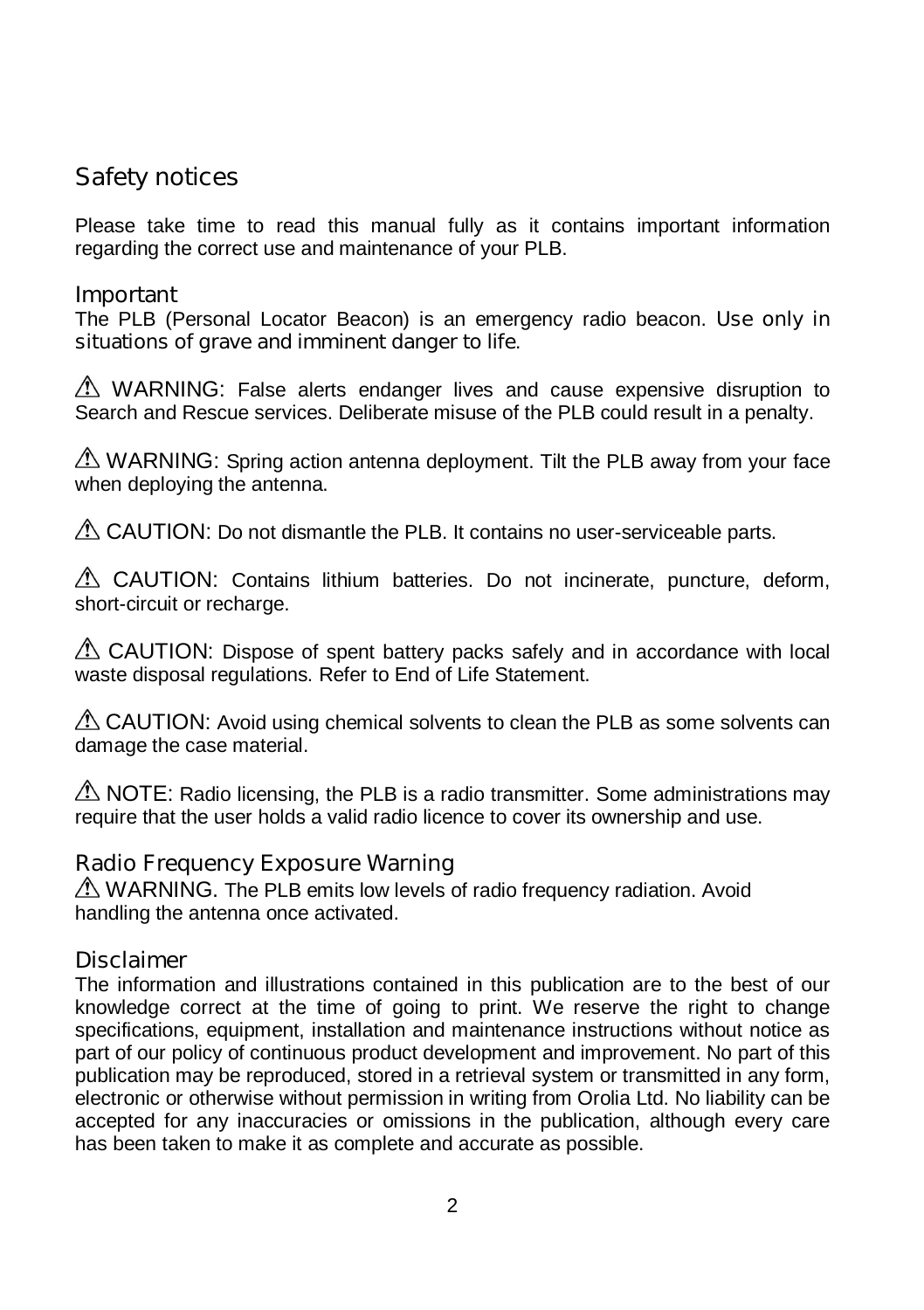## **Introduction**

Thank you for purchasing this PLB. When carrying it, you enjoy the reassurance of a last resort safeguard against any life threatening incidents that may occur anywhere in the world. If you find yourself in a remote area without any other form of emergency communication, in the air, on land, or at sea, your PLB can call for help.

This PLB will transmit a unique emergency identifier to the COSPAS-SARSAT satellite system, which can determine your location anywhere in the world. In most cases a GPS-enabled PLB will send an emergency signal within 5 minutes of activation. A non-GPS PLB typically takes up to 45 minutes, as two satellite passes are required to 'triangulate' the position.

This PLB also has a secondary 'homing' transmitter which allows SAR teams to direction find or 'home in' on it once they arrive on scene. The product has a storage life of 5 years and once activated will continue to transmit for 48 hours.

Should you have any questions, or require advice regarding Orolia Ltd products our website 'frequently asked questions' is a good place to start. From the web site you can also leave a message for our customer service team. Visit <www.mcmurdomarine.com>

For information about how the COSPAS-SARSAT system operates, visit <www.cospas>-sarsat.org

## **Preparing the PLB for use**

Carefully unpack the carton and check the contents. Carton contents list;

> PLB with attached battery and Lanyard Belt bag User manual User card Registration paper work

Confirm that the battery expiry date shown on the rear of the battery pack is in date for the duration of intended use.

Check that the outside of the PLB is undamaged and that the flip top lid cover is present. Lift the flip top lid and confirm that the anti-tamper seal is intact

Self-test the PLB following the instructions detailed in the self test section. A self-test pass indication verifies that the PLB is ready for use.

Always carry the PLB securely, so it is close at hand in the event of an emergency. Securely attach the PLB lanyard to clothing or life vest.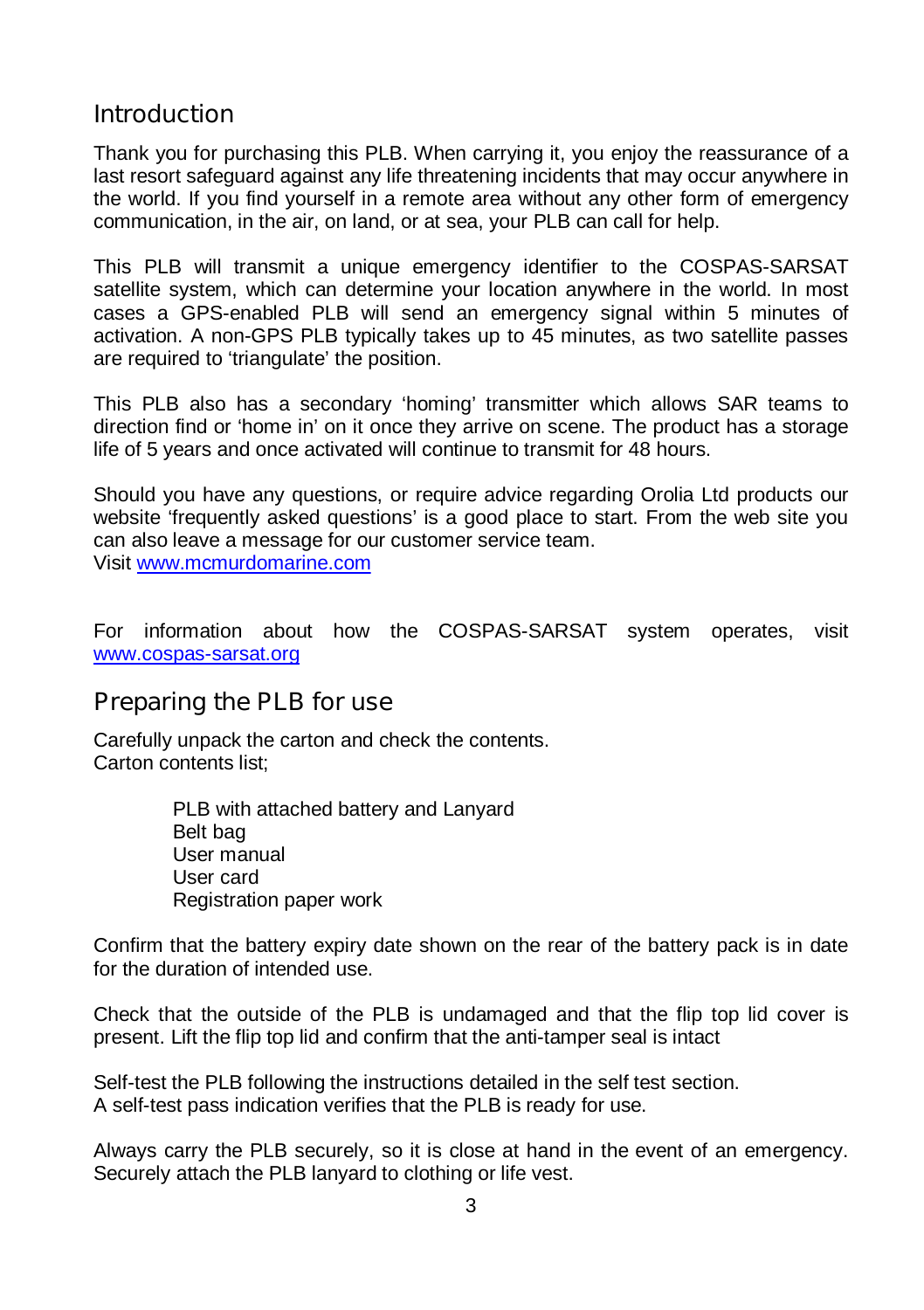## **Emergency Operation**

1. Open yellow flip-top lid



2. Tear off red anti-tamper seal. This exposes the ON button and releases the antenna.

> Take care to hold the unit away from you as the antenna springs out.



3. Press and hold the ON button for 2 seconds





4. After 2 minutes has elapsed, the RED ON indicator light will start to slowly flash indicating that the PLB has started transmitting emergency alerts.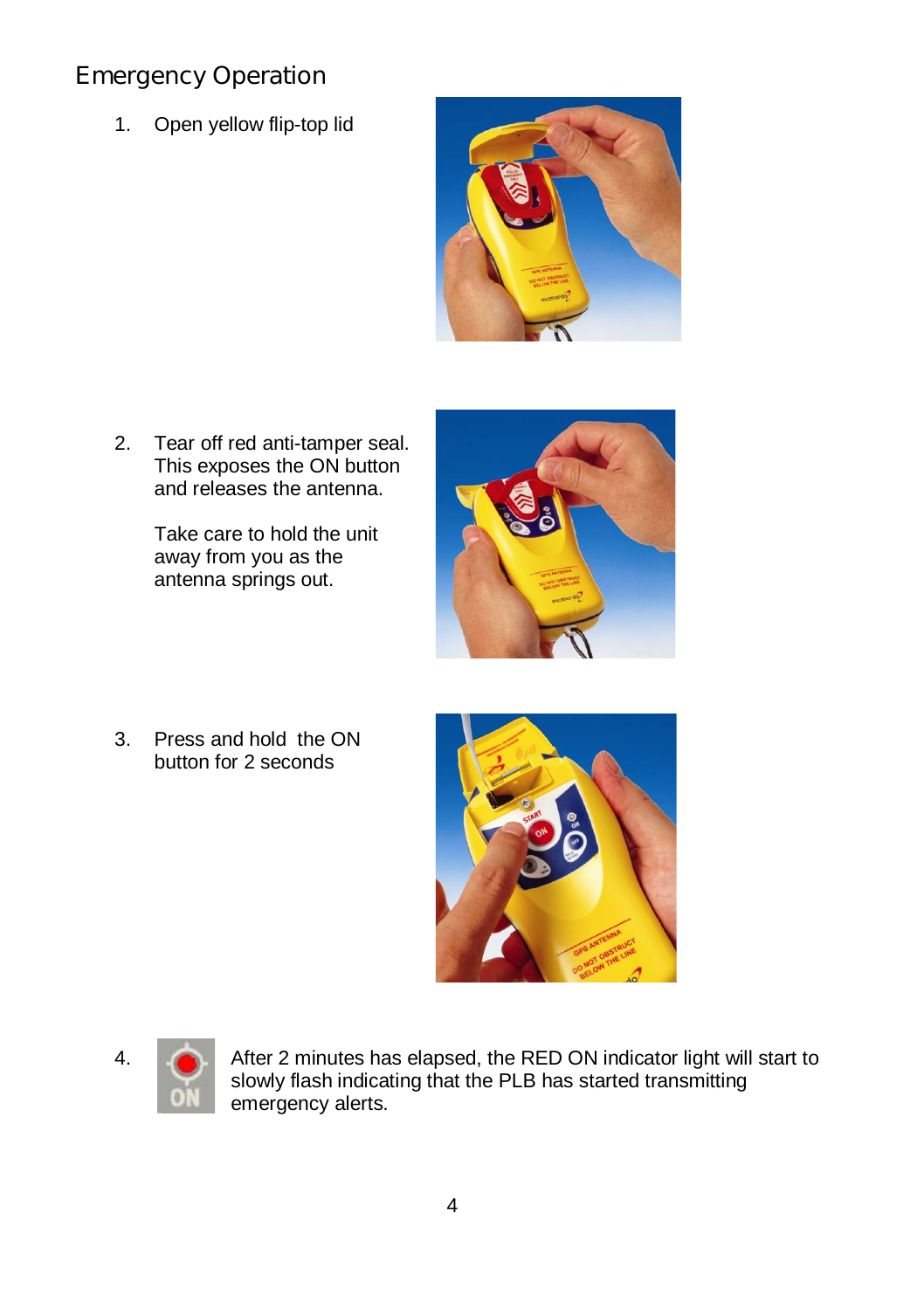## **Switching off an active PLB**

Press and hold the OFF button for a minimum of 5 seconds until the indicator lights go off.

## **Emergency Operation with GPS**

When the PLB is first activated the inbuilt GPS receiver will attempt to acquire a fix.



Once a GPS position fix is acquired the GREEN indicator light will start to flash once every 3.5 seconds in sequence with the red indicator light.



## *GPS position acquired*



GREEN and RED indicator lights 'long flash' in sequence once every 50 seconds to indicate each 406 MHz transmission containing a valid GPS position.

- 50 seconds -

#### *Transmission with valid GPS position*



After 4 hours without a valid GPS position fix the GREEN light will go out completely.



Even without GPS the PLB transmits approx. every 50 seconds so the low-earth orbit satellite can 'triangulate' your position.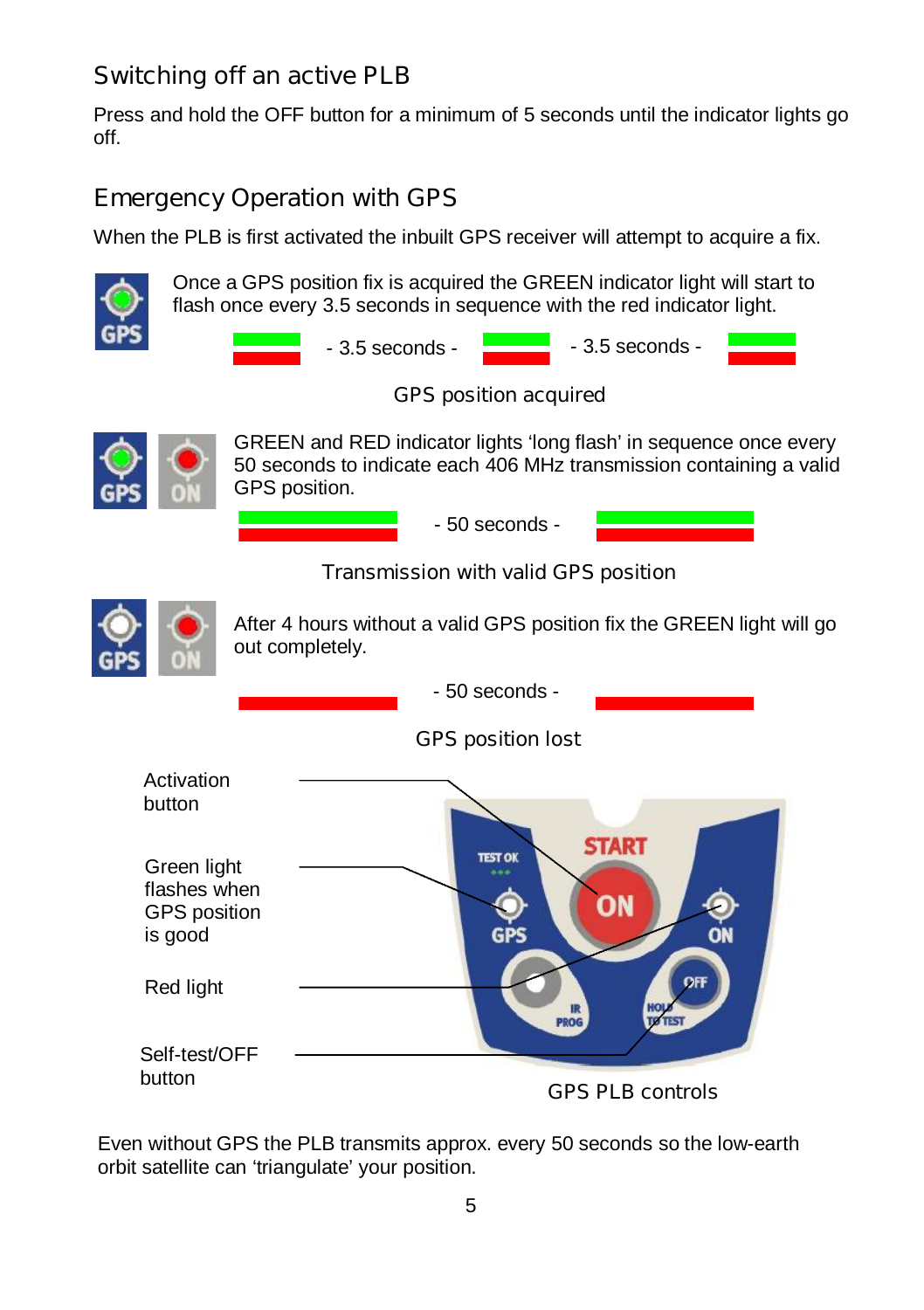## **Self-test**

International regulations require that Self-testing of the PLB should only be carried out in the first five minutes of any hour. Check the PLB monthly and check the battery is in date.

Self-test verifies operation of the PLB by checking key features including battery voltage and 406 MHz and 121.5 MHz alert transmitters.

#### **Important**

Each self-test draws small amounts of energy from the battery pack. Unnecessary testing of the PLB may subsequently reduce the run time of the PLB in an emergency. On average, the PLB should only be self-tested 12 times per year, or a total of 60 times across the 5 year battery lifetime.

To operate self-test, use the **Test/OFF** button, located under the flexible handle of the red anti-tamper cover.

- i. Open the flip-top lid. **Do NOT** pull off the red anti-tamper cover.
- i. Slide a finger under the flexible handle of the anti-tamper cover to locate the **Test/OFF** button.



**Hold down** the **Test/OFF** button for 10 seconds. **(red ON** indicator light will illuminate)

Self-test **pass** is indicated by 3 flashes of the **green** indicator light.

- i. A **failed** self-test is indicated by 3 flashes of the **red ON** indicator light
- The PLB will switch off once the self-test has finished i.



*Self-test*

i. Release the button and close the flip-top lid.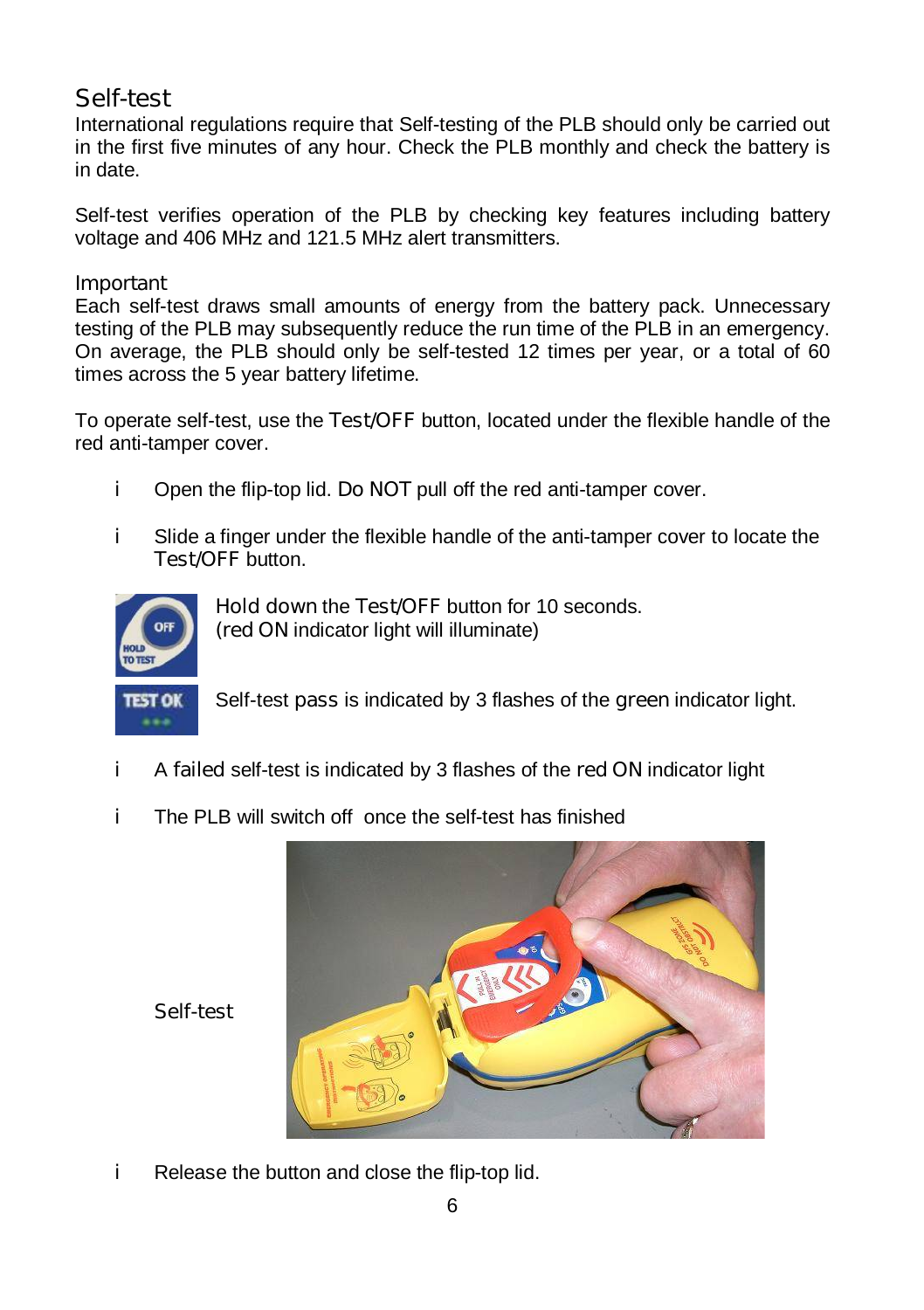**Important:** While self-testing keep your fingers away from the top of the PLB as the close proximity of any objects can affect the results of the self-test.

If the self-test still fails, repeat it and if the problem persists remove the PLB from use and contact your service dealer for advice.

## **Handling false alerts**



If the PLB has been accidentally activated, or if rescue has been carried out before arrival of the rescue services, contact the rescue services, coastguard, or police by radio or telephone to advise them of the false alert.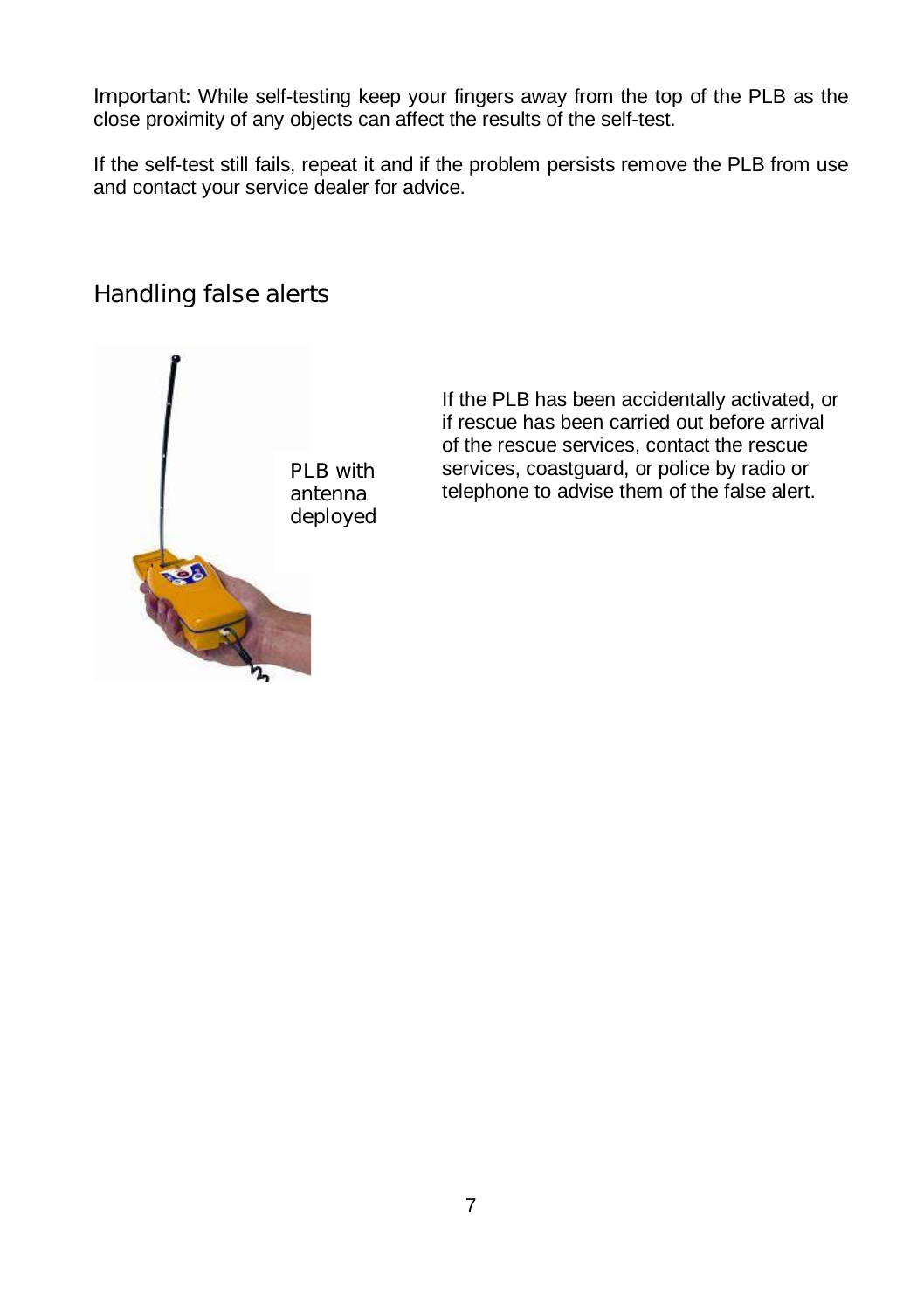## **Getting the best from the PLB**

#### **General use**

Once activated, position the PLB so that the antenna is pointing straight up towards the sky so that it has the best all-around view of the sky. The position of the COSPAS-SARSAT satellites can affect when an alert signal is received. Careful positioning so that the maximum amount of sky is in view will produce the optimum performance.

#### **Get the best from GPS PLBs**

Position the PLB so that the antenna is pointing skyward and the GPS zone is clear of any obstructions.





**YES NO**



#### **Do not obstruct the area marked GPS Zone on top of the PLB**

The PLB should be positioned to have the clearest possible view of the sky. Obstructions such as tree cover, deep canyons, ravines, caves, overhangs and shadowing objects can block out the view of GPS satellites and may inhibit GPS signals from reaching the PLB.

Even if the GPS PLB initially fails to acquire a valid GPS position, the first alert message will still be transmitted within 2 minutes of activation. The PLBs position will be determined as if it was a standard PLB without GPS.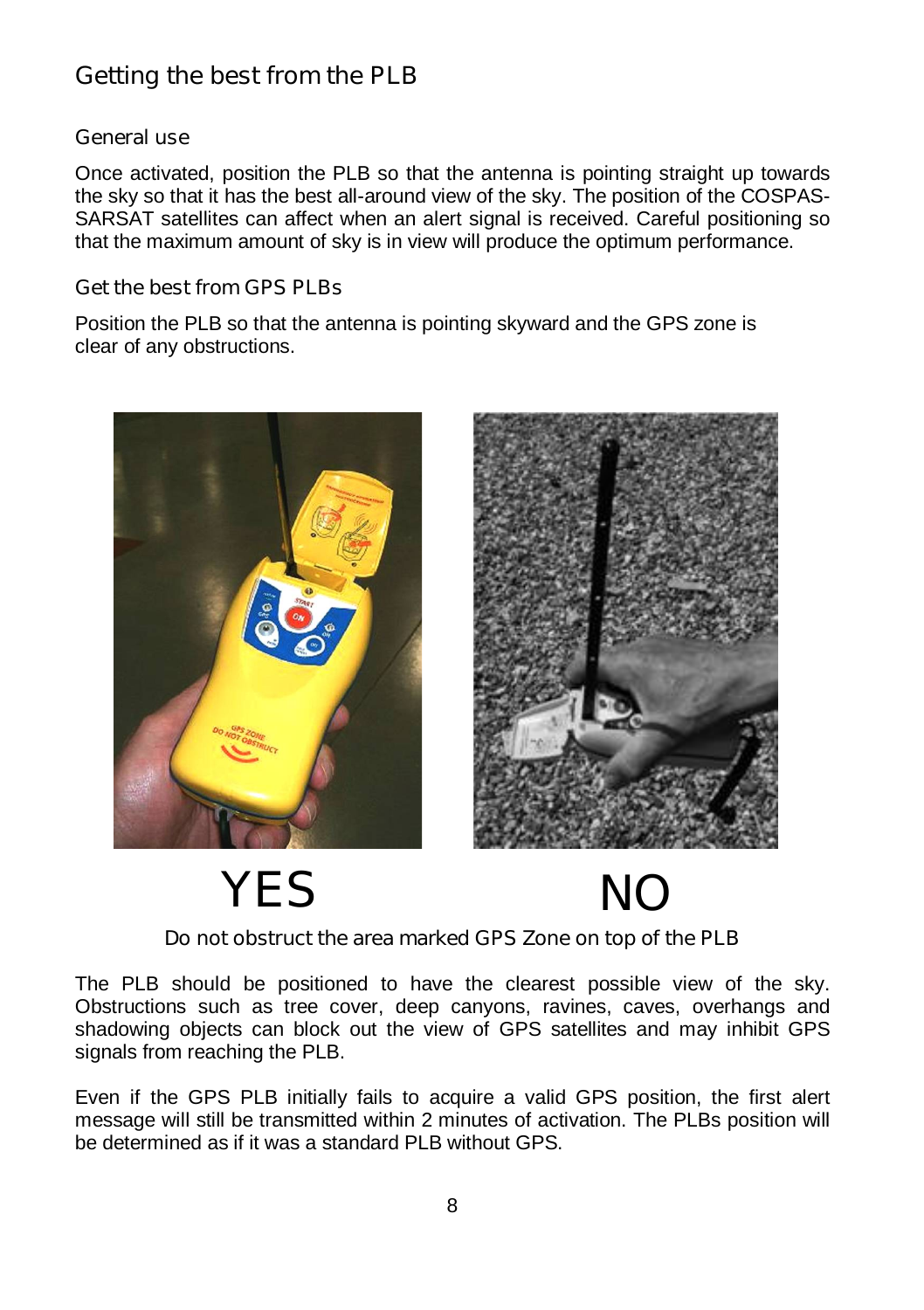#### **Using the PLB afloat**

The PLB is totally waterproof but is not designed to operate when floating on the surface of the water. It is buoyant and will not sink if dropped into water. If possible keep it out of the water when in use. Place it high up on your Personal Flotation Device (PFD), lifejacket, or chest and clear of any wave wash. Any trapped water in the Antenna Well should be removed periodically by shaking the PLB.

#### **Aboard a liferaft**

The principle is to give the PLB as clear a view of the sky as possible whilst keeping it flat. If the raft is full, it may be necessary to elevate the PLB or hold it outside the liferaft canopy. Attach the lanyard to your clothing so in the event of separation from the liferaft the PLB will stay with you.

#### **Aboard ship**

Operate the PLB on deck; position it to have the clearest possible view of the sky. Lay it flat on the deck with the antenna pointing up towards the sky.

#### **Aviation**

The PLB is not designed for activation aboard an aircraft although they are often used as an additional carry-off safety device. Take care not to place the PLB in the shadow of the aircraft. Lay it on a flat surface with the antenna pointing up towards the sky and with the maximum amount of sky possible in view.

#### **Vehicles**

Because of the shielding effect, the PLB probably will not operate effectively when inside a vehicle. It is best placed outside on the roof, hood or trunk.

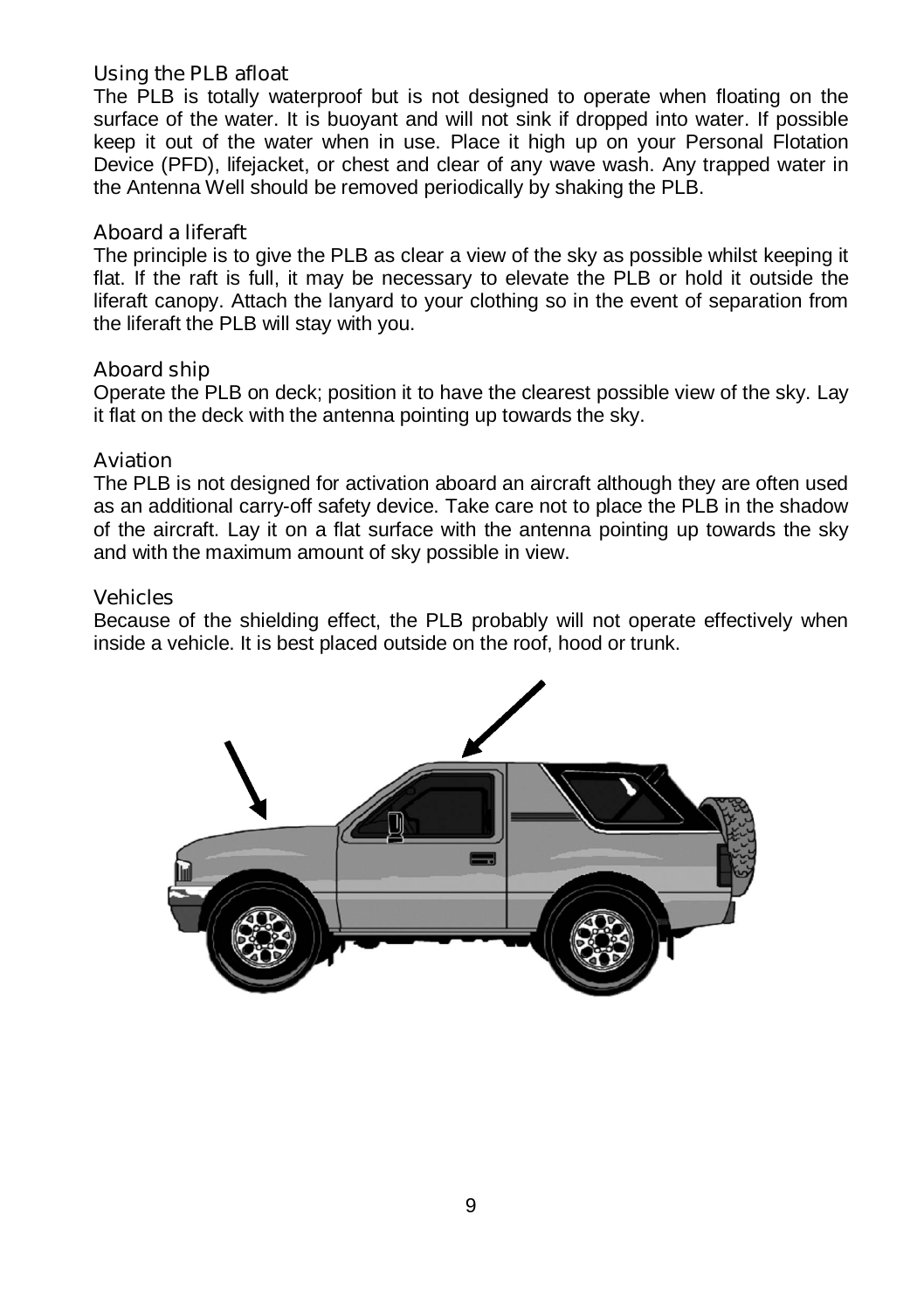#### **On the move**

If on the move, take care to keep the PLB flat with the antenna pointing skyward.

#### **Using the PLB on land**

The PLB should be placed to have the clearest possible view of the sky. Make sure the PLB does not become covered by drifting material (e.g. snow, sand). Keep it flat with the antenna pointing upwards. Do not stand over the PLB.



**Try to move the PLB into a clearing and out of thick tree cover**

#### **It is ESSENTIAL that you register your PLB**

Registration helps reduce the number of false alarms and hoax calls, aiding the efficiency of the Rescue Services. It is important to update your registration details if your address or 24 hour contact details change.

On receipt of a PLB alert, the SAR organization will firstly try to check that the registered owner of the PLB has not accidentally activated the beacon. To do this, they will try to confirm the approximate location by calling the 24 hour contact number filed at the time the PLB was registered. You should always ensure that your 24 hour contact details are up to date as this will aid the SAR organizations as to your possible location. For the same reason, if you ever lend your PLB to anybody you should always be aware of their intended route or destination.

#### **Carrying your PLB**

The standard belt bag provides a convenient way to carrying the PLB hands-free. Fit the bag to your belt. Invert the PLB and place in the bag with the lanyard uppermost. To prevent loss of the PLB, attach the lanyard securely to your clothing or belt.





Dive canister option, the ultimate protection for divers, tested to 150 metres.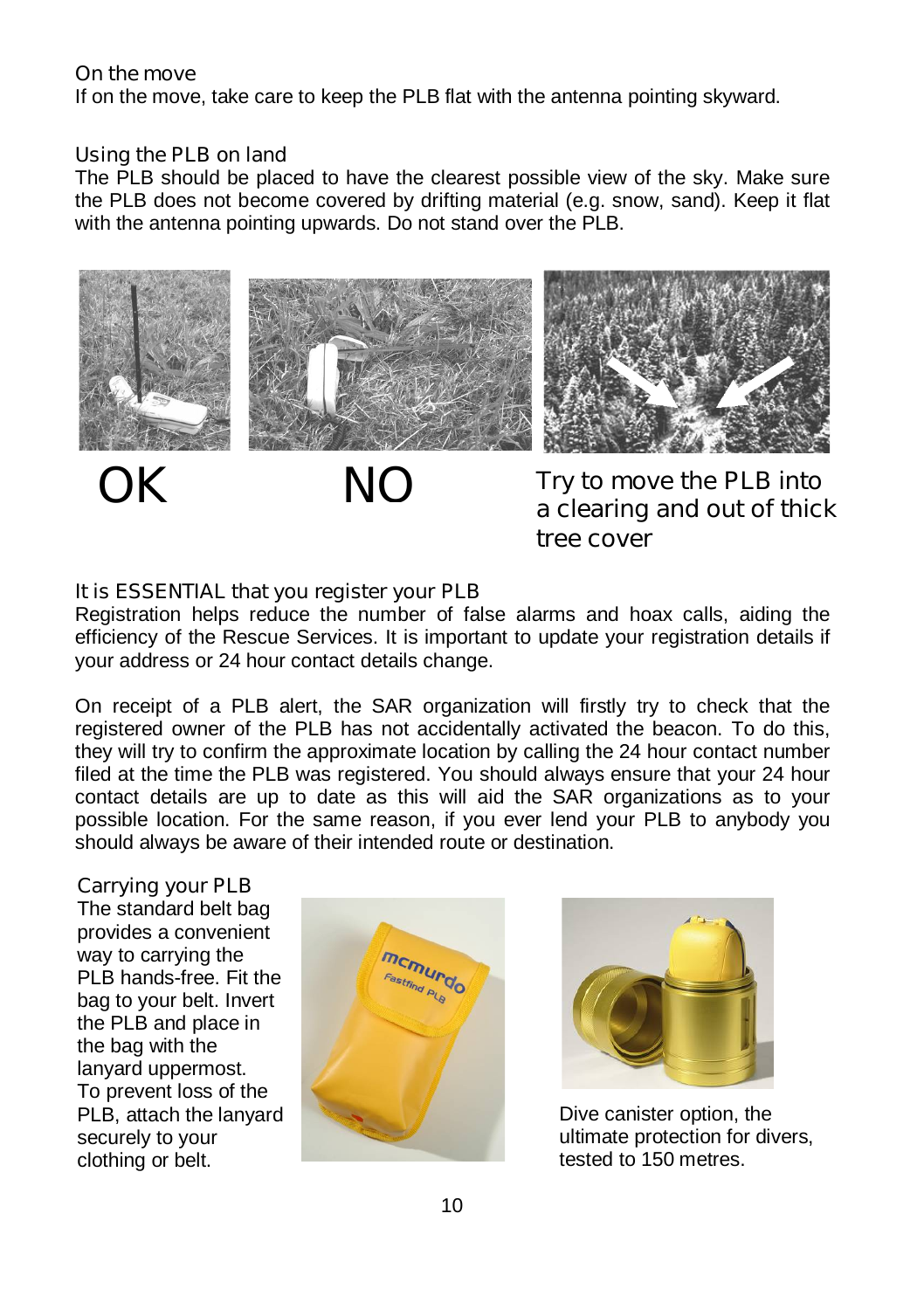## **Registration and Licensing**

Each PLB has a unique 15 digit hexadecimal number printed on the programming label on the back of the PLB (visible only when the battery pack is removed). It is also pre-printed on the registration form, and a copy of the programming information label is usually placed on the first page of this product user manual.

The PLB must be registered with a relevant national authority. A part completed registration form is normally packed in with the PLB. Where required this should be completed and sent to the relevant national administration at the address detailed on the registration form. If your form does not have a registration address, contact your supplier for further advice.

Annex 1. Contains further important information regarding registration of the PLB.

#### **Registration decal**

It is usual to receive confirmation after you have correctly registered the PLB. Some administrations (USA, UK) will send you a registration decal (sticker) which must be attached to the PLB, as shown below.

#### **Registration decal**



Typical decal being fitted

**WARNING:** Do not attempt to fit the decal in any other position, as this could interfere with the battery seal or with the operation of the PLB.

#### **Radio transmitter Licence requirements**

The PLB is a radio transmitter. Some administrations require that the user holds a valid radio licence to cover its ownership and use. Radio Licensing regulations vary from nation to nation. Your supplier should be able to offer advice regarding any local licensing requirements in your country of residence, or you should contact your national communications licensing authority directly.

**Note for U.S. PLB owners**, A Radio Licence is not required to own or operate a PLB within the confines of the USA.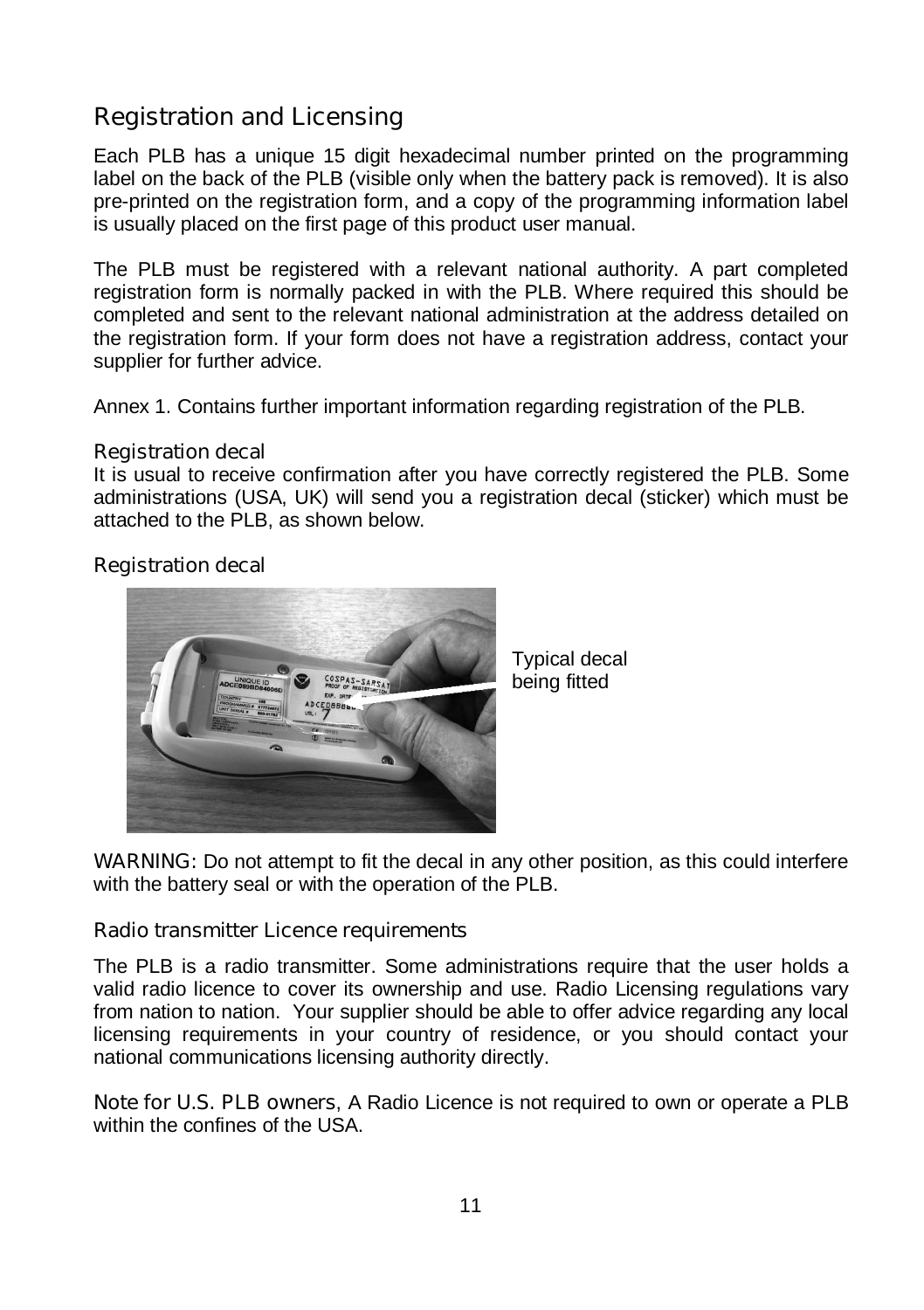## **Service and Maintenance**

#### **After use (not activated)**

Clean the outer case with fresh water, wipe dry and examine for any damage. Store in a cool dry place.

#### **Inadvertent antenna deployment**

If the red anti-tamper seal is removed, the antenna will automatically deploy. Rewinding the antenna and fitting a new anti-tamper seal can only be done by a Orolia Ltd authorized service station. For safe transportation, wrap the antenna around the body of the PLB and fix in place with adhesive tape. Do not close or fold the flip-up lid over the top of the deployed antenna as this may damage the antenna. NOTE: Antenna re-winding will incur a service charge.

 $\triangle$  CAUTION: Never attempt to re coil the antenna

#### **Service**

Battery packs, flip cover and lanyard are user replaceable. The main body of the PLB has no user-serviceable parts. A list of Orolia Ltd dealers and Service Agents is located on the Orolia Ltd web site, <www.mcmurdomarine.com/documents>

## **Deactivation**

The PLB may be completely deactivated by removing the battery pack. **Important:** When the battery pack is removed the PLB is no longer fully environmentally sealed and should not be subjected to water.

## **Battery Pack**

The battery pack is easily user replaceable. Order code 85-763-020A

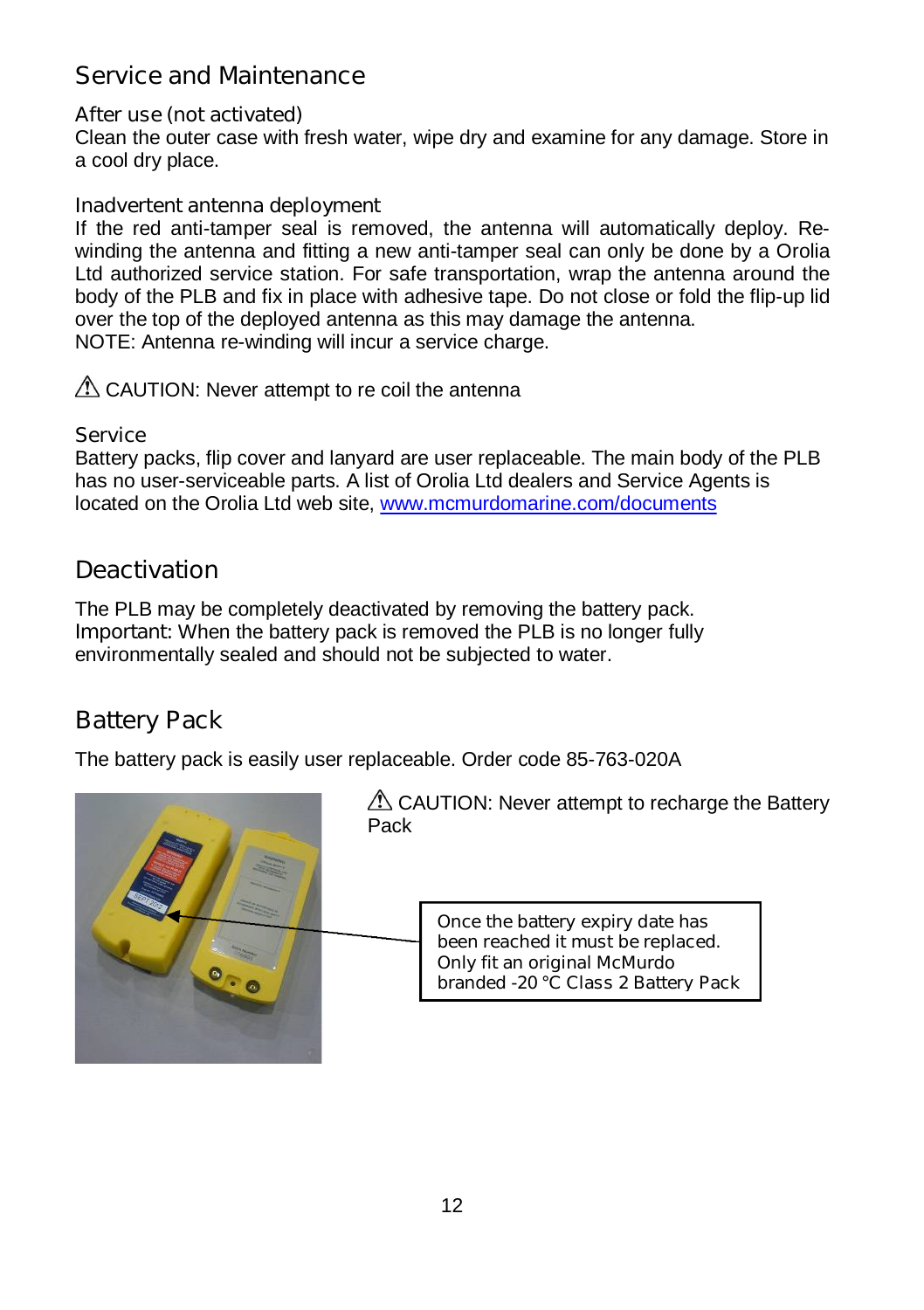## **How to assemble your PLB**

#### **Fitting the battery**

Take care when fitting the battery. It forms part of the sealing system of the PLB, so it is important to follow the instructions exactly. Each replacement battery pack has new 'O' rings which should be replaced when the battery is changed.

- 1. Fit the two 'O' rings to the battery connectors, as shown below.
- 2. Clip the battery pack into the PLB, then push the battery pack into place. Take care that the 'O' rings stay in place.



3. Fit the battery screw block (lanyard securing tag). **It is essential that the screw block is fitted, as it forms part of the PLB sealing system.**



- 4. Fit the screw to retain the battery pack and tighten until resistance is felt, then turn the screw one 360° additional turn (torque setting 25 cNm).
- 5. Perform a self-test. If the PLB does not pass the self-test, repeat it once. If the PLB still does not pass the self-test, contact Orolia Ltd or your dealer for further advice.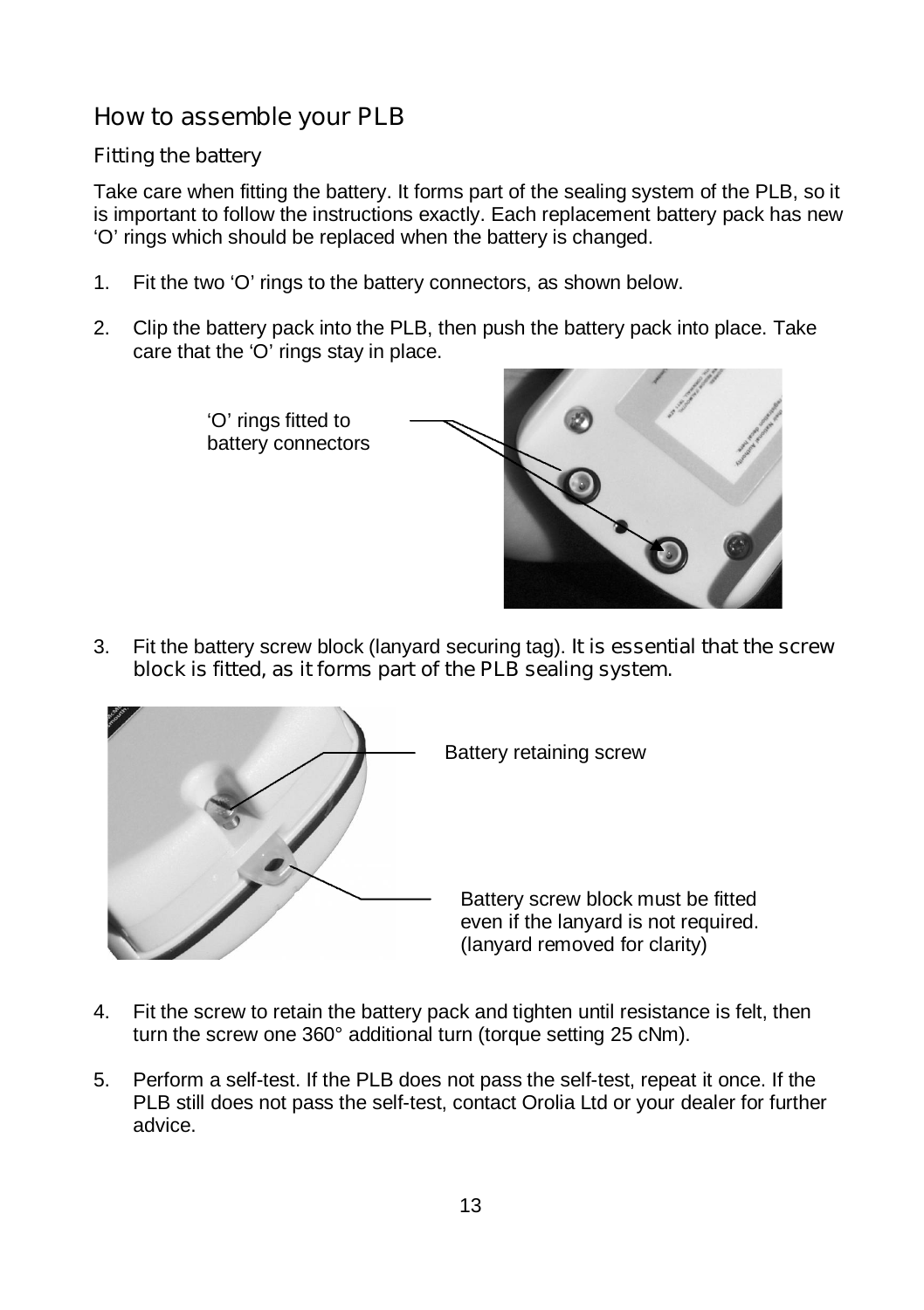## **Technical Specification**

Message formats: PLB National, Standard, and User Location Protocol as applicable.

Operating temperature: -20˚C to +55˚C, Storage temperature: -30°C to +70°C Battery storage: 5 years Battery total Lithium content: 6.86 g. Operating life: 48 hours (minimum) Weight approx: 300g Length: 146mm Width: 78mm Approvals: COSPAS-SARSAT, R&TTE, 406MHz transmitter Output power: 5W +/- 2dB i. 121.5MHz transmitter Output power: 50mW +/- 3dB PERP i. Modulation: AM, up or down swept tone Programming interface: Infra-red diode Buoyant, waterproof to 5m, temporary immersion to 10m

Time to first transmission: 2 minutes

## **Usage statement**

PLBs are intended for use within the maritime, aviation and land environments where permitted by national administrations.

This PLB is not an ELT or an EPIRB and does not meet the regulatory requirements for an ELT or an EPIRB.

This PLB is buoyant, but is not intended to float in an upright position.

## **Transportation**

Passenger aircraft. This product contains lithium metal batteries. Its carriage as a personal item in carry-on or hold baggage is subject to restrictions. We always recommend declaring the PLB to airline staff in advance of check-in. Always check with the airline for any additional restrictions that could apply to your flight.

Air cargo. This product contains lithium metal batteries. Due to these batteries, the product is classified as hazardous cargo. Always check with the carrier for any additional restrictions that could apply.

## **Declaration of Conformity**

Hereby Orolia Ltd declares that this PLB is in compliance with the essential requirements and other relevant provisions of Directive 1995/5/ED. The Declaration of conformity can be obtained from <www.mcmurdomarine.com/documents>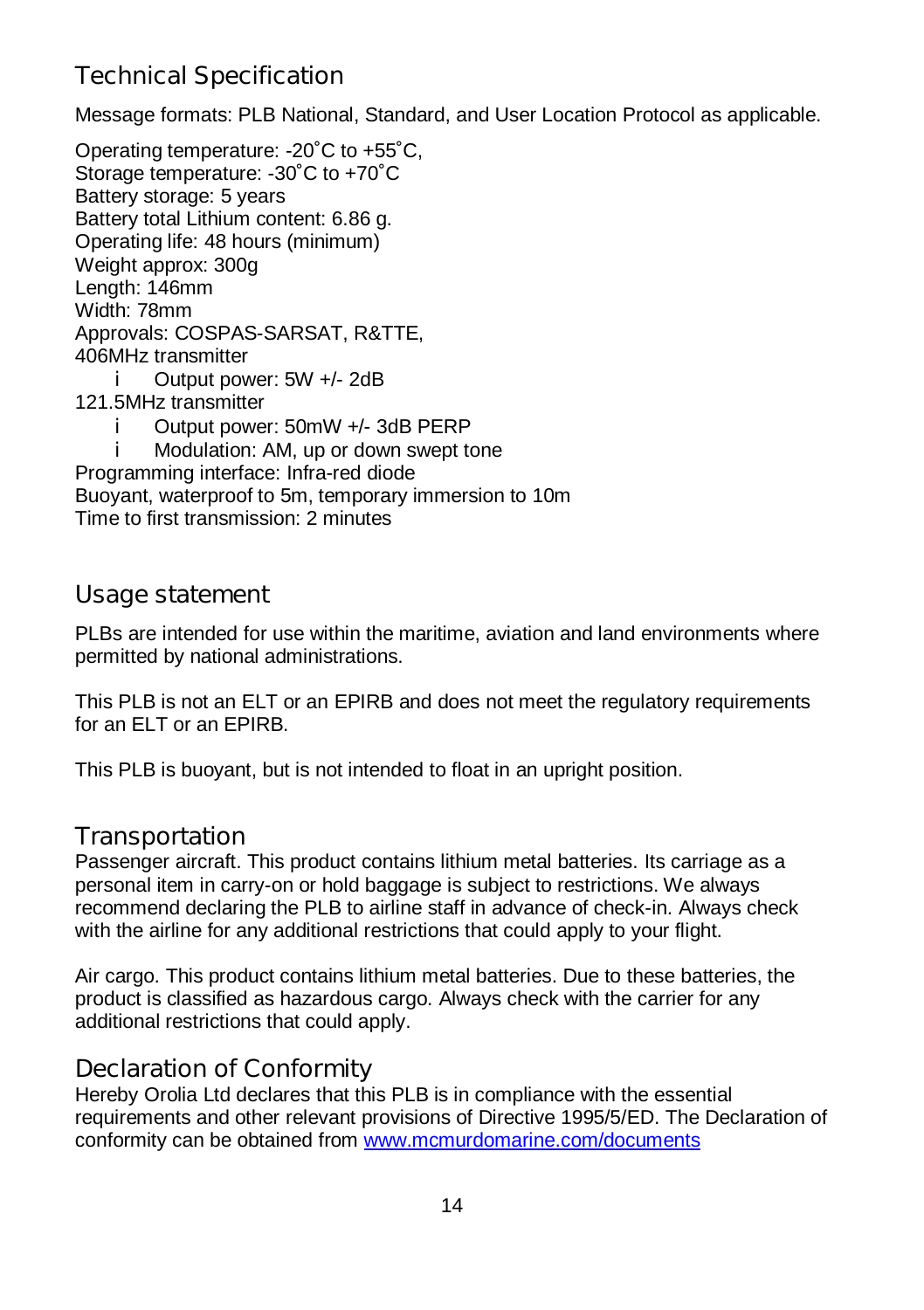## **Product Warranty**

## **Orolia Limited warranty registration**

Congratulations on purchasing your Fastfind PLB. As standard your unit has a one year (12 months) warranty from the date of purchase shown or your invoice, however, this can be extended by an additional four years by simply registering your unit on-line at:

#### **<www.mcmurdomarine.com>**

Then follow the REGISTER WARRANTY link at the top of the page.

#### **Warranty Statement**

Subject to the provisions set out below Orolia Ltd warrants that this product will be free of defects in materials and workmanship for a period of up to five years (subject to registration, see above) from the date of purchase.

Orolia Ltd will not be liable to the buyer under the above warranty:-

- i. for any defect arising from fair wear and tear, wilful damage, negligence, abnormal working conditions, failure to follow Orolia Ltd's instructions (whether oral or in writing) including a failure to install properly and/or to use batteries recommended and/or supplied by Orolia Ltd, misuse or alterations or repair of the product by persons other than Orolia Ltd or an Approved Service Agent;
- i. for parts, materials or equipment not manufactured by Orolia Ltd in respect of which the buyer shall only be entitled to the benefit of any warranty or guarantee given by the manufacturer to Orolia Ltd;
- j. for the battery storage life which is specifically excluded from this warranty;
- i if the total price for the product has not been paid.

THE LIMITED WARRANTY STATED ABOVE IS EXCLUSIVE AND IN LIEU OF ANY OTHER WARRANTY, EXPRESS OR IMPLIED, INCLUDING BUT NOT LIMITED TO ANY IMPLIED WARRANTY OF MERCHANTABILITY OR FITNESS FOR A PARTICULAR PURPOSE. Orolia Ltd will not be liable for indirect, special, incidental or consequential damages of any kind sustained from any cause. In no event shall Orolia Ltd be liable for any breach of warranty or other claim in an amount exceeding the purchase price of the PLB. This warranty does not affect any statutory rights of the consumer.

In order to be valid, claims must be made under the above warranty in writing as soon as practicable after discovery of the defect or failure and within the warranty period referred to above. Proof of purchase will be required. The claim should be sent together with the product in question to the address set out below or to an Approved Service Agent.

Following a valid warranty claim Orolia Ltd shall be entitled to repair or replace the product (or part) in question free of charge, or at Orolia Ltd's sole discretion to refund to the buyer the price of the product (or a proportional part of the price). **Orolia** Ltd shall not be liable to a buyer who is not a consumer for any other loss or damage (whether indirect, special or consequential loss of profit or otherwise) costs, expenses or other claims for compensation which arise out of or in connection with this product. In the case of a consumer Orolia Ltd shall only be liable where other loss or damage is foreseeable.

Nothing shall limit Orolia Ltd's liability for death or personal injury caused by its negligence.

This warranty is to be interpreted under English law.

All enquiries relating to this warranty or Approved Service Agents should be sent to:

**Orolia Ltd,** Silver Point, Airport Service Road, Portsmouth PO3 5PB, UK **Phone: +44 (0)23 9262 3900 Fax: +44 (0)23 9262 3998 Email: [service.mcmurdo@orolia.com](mailto:service.mcmurdo@orolia.com) Website: <www.mcmurdomarine.com>**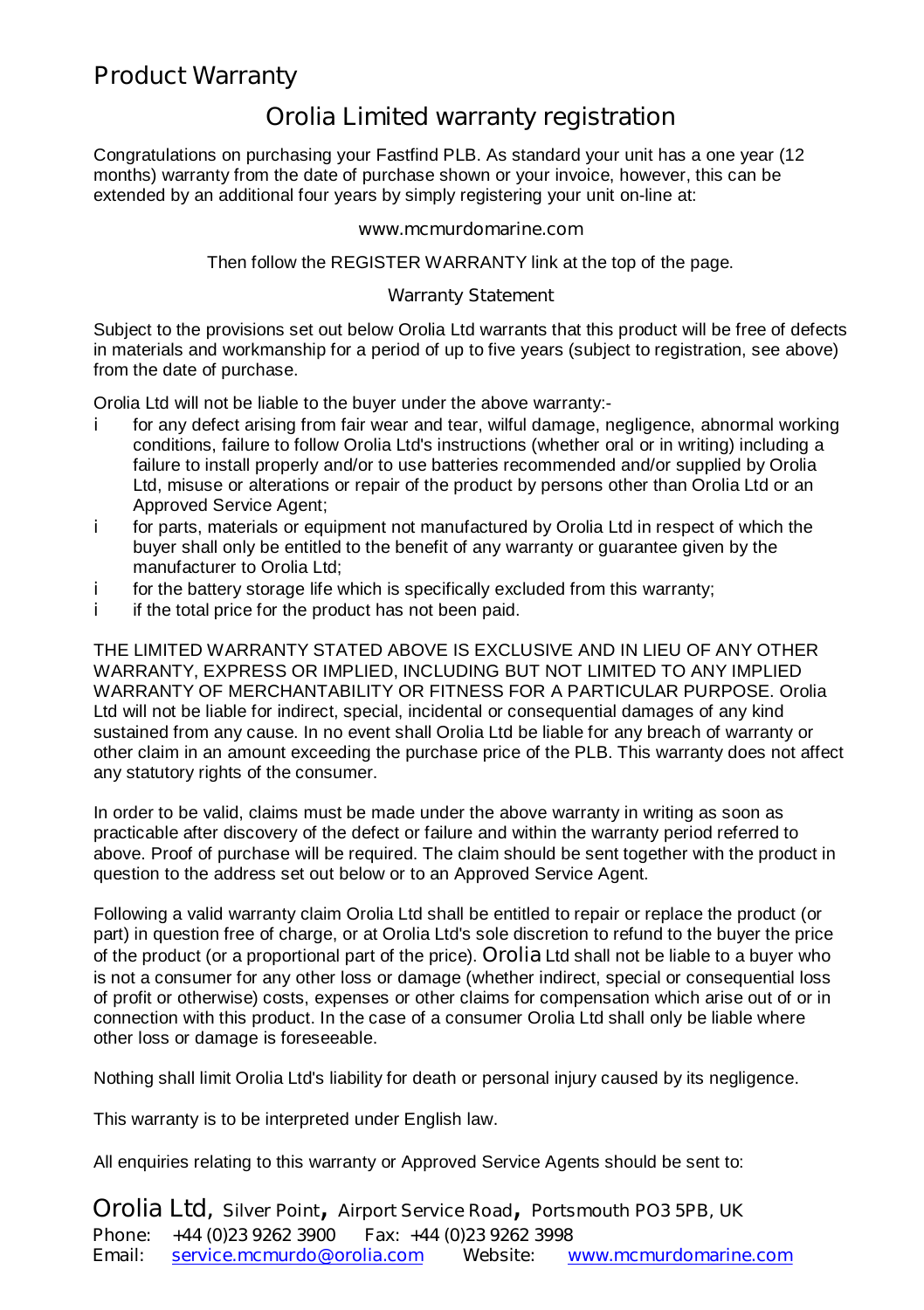## **End of Life Statement**

At the end of the PLBs useful life, it is vital that the battery is removed from the main body of the unit to prevent false alarms. False alarms cause expensive disruption to Search and Rescue services and may endanger lives as a consequence. It is also necessary that the PLB and its battery pack be disposed of in a manner that does not present a threat of environmental damage.

#### **Battery Removal**

To remove the battery, turn the PLB over and undo the battery retaining screw using a flat-blade screwdriver. Gently prise the battery from the main unit (the lanyard securing lug can be used for leverage). Note that this will also release the 'O' ring seals for the battery terminals, as well as the lanyard securing lug. Cover the terminals of the battery pack with sticky tape to prevent inadvertent short-circuiting.

#### **Disposal**

The Waste Electrical and Electronic Equipment (WEEE) Directive aims to minimise any adverse impact of electronic equipment on the environment, both during the product lifetime and when it becomes waste. Within the European Union this legislation is mandated by Directive 2002/96/EC, and there is similar legislation in most other continents. The directive applies to all electronic products such as IT, household appliances, portable electronics etc., and imposes requirements to collect, treat, recover and recycle each product at its end of life. Electronic end-user products must also carry a WEEE label (as below) and recovery and recycling information has to be provided to the recycler.



This PLB product contains traces of lithium in the battery pack. In addition it may contain lead and brominated flame retardants (BFRs), both in the housing material and circuit boards.

In keeping with the directive, Orolia Ltd strongly recommends that this PLB product and its battery pack be disposed of in a sensible and considerate manner. For example, do not simply discard the product in the domestic waste. Instead take it to a civil recycling facility, or contact Orolia Ltd for advice.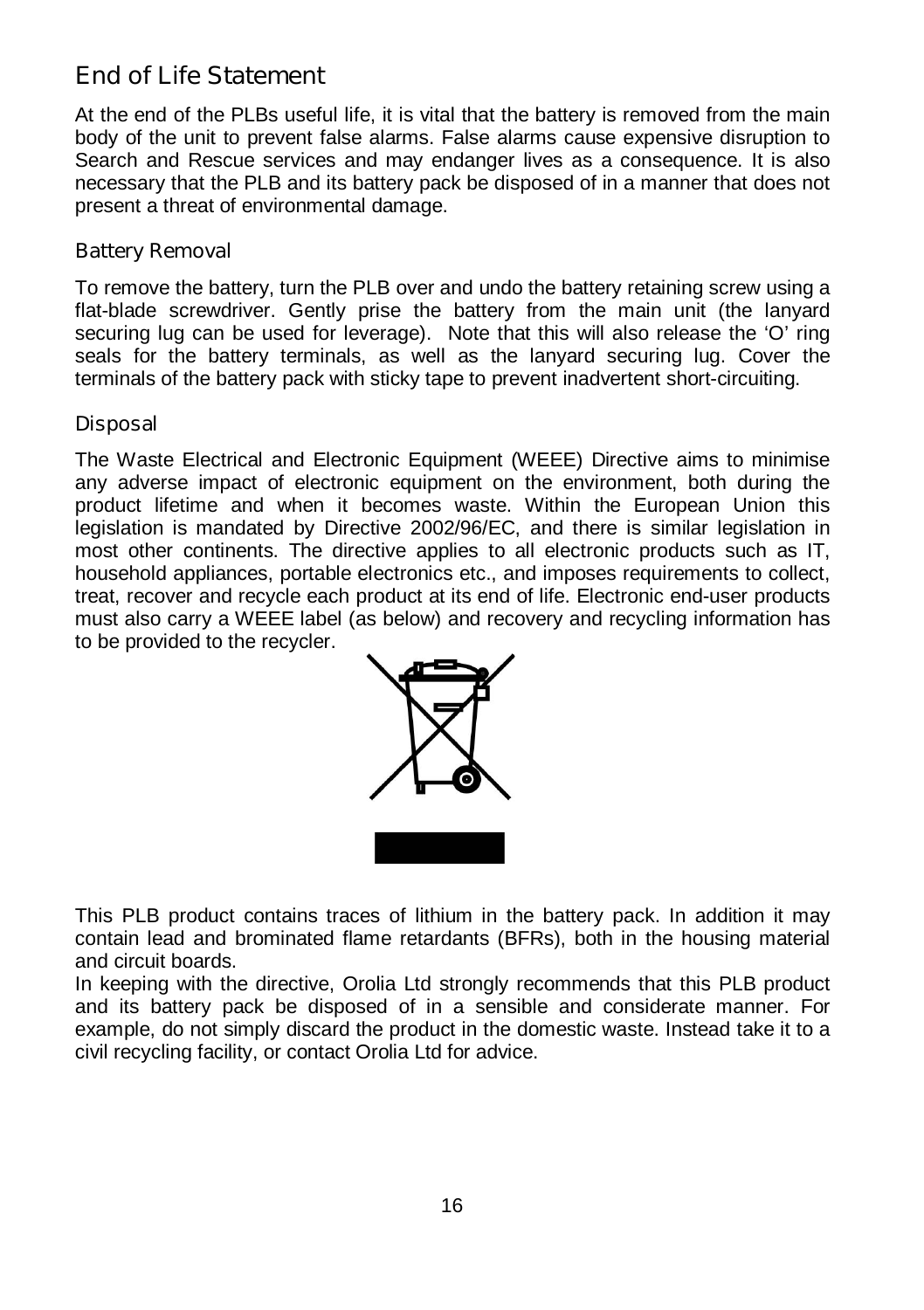## **Annex 1. Registration information**

PLBs must be registered with a relevant national authority. Some administrations allow for on line registration or require a completed registration application form to be submitted by letter or FAX.

General information related to PLB registration requirements around the World is published by the Cospas-Sarsat organisation. Some administrations now allow direct registration using the Cospas-Sarsat website online IBIRD registration database. Further information can be found on line here: [www.cospas-](www.cospas)sarsat.org

A registration form is normally packed with the PLB, if you are not registering the PLB online the form should be completed and sent to the relevant national administration at the address detailed on the form.

| Additional registration information by country                                                         |                                                  |
|--------------------------------------------------------------------------------------------------------|--------------------------------------------------|
| Austria                                                                                                | <b>Australia</b>                                 |
| Point of contact: Frequency Office Federal                                                             | Point of contact: Beacon Registration            |
| Ministry for Transport                                                                                 | Section, AusSAR                                  |
| Tel: +43 1 33181621                                                                                    | Tel: +61 2 6279 5766 or 1800 406 406             |
| Fax: +43 1 33181649                                                                                    | Fax: +61 2 9332 6323 or 1800 406 329             |
| Email: ernst.cerny@bmvit.gv.at                                                                         | Email: ausbeacon@amsa.gov.au                     |
| Online registration: n/a                                                                               | Online registration:                             |
|                                                                                                        | www.beacons.amsa.gov.au                          |
| Owners in Australia please note the following requirement from the Australian Standards                |                                                  |
| Authority. "Advice to owners of Personal Locator Beacons                                               |                                                  |
| Registration of 406MHz satellite PLBs with the PLB Registration Section of the National Authority      |                                                  |
| is mandatory because of the global alerting nature of the system.                                      |                                                  |
| The information provided in the registration card is used only for rescue purposes.                    |                                                  |
| Fill in the owner registration card immediately upon completion of the sales transaction. Mail the     |                                                  |
| registration card immediately.                                                                         |                                                  |
| If the beacon is to enter service immediately, complete the registration card and fax the              |                                                  |
| information to the national authority. The original card must still be mailed to the relevant national |                                                  |
| authority for hard-copy reference and filing.                                                          |                                                  |
| If the current owner is transferring the beacon to a new owner, the current owner is required to       |                                                  |
| inform the national authority by letter, fax or telephone the name and address of the new owner.       |                                                  |
| The subsequent owner of the beacon is required to provide the national authority with the              |                                                  |
| information as shown in the owner registration card.                                                   |                                                  |
| This obligation transfers to all subsequent owners"                                                    |                                                  |
| <b>Belgium</b>                                                                                         | Canada                                           |
| Point of contact: IBPT                                                                                 | Point of contact: Canadian PLB registry          |
| Tel: +32 2 2268856                                                                                     | Tel: 1-877-406-7671                              |
| Fax: +32 2 2268802                                                                                     | Fax: 1-877-406-3298                              |
| Email: bmr@bipt.be                                                                                     | Email: CBR@sarnet.dnd.ca                         |
| Online registration: n/a                                                                               | Online:                                          |
|                                                                                                        | www.canadianbeaconregistry.forces.gc.ca          |
| <b>Finland</b>                                                                                         | <b>France</b>                                    |
| <b>Point of contact: The Finnish</b>                                                                   | Point of contact: FMCC                           |
| <b>Communications Regulatory Authority</b>                                                             | Tel: +33 5 61274636                              |
| Tel: +358 9 69661                                                                                      | Fax: +33 5 61274878                              |
| Fax: +358 9 6966410                                                                                    | Email: fmcc@cnes.fr                              |
| Web: www.ficora.fi                                                                                     | Online registration: https://registre406.cnes.fr |
|                                                                                                        |                                                  |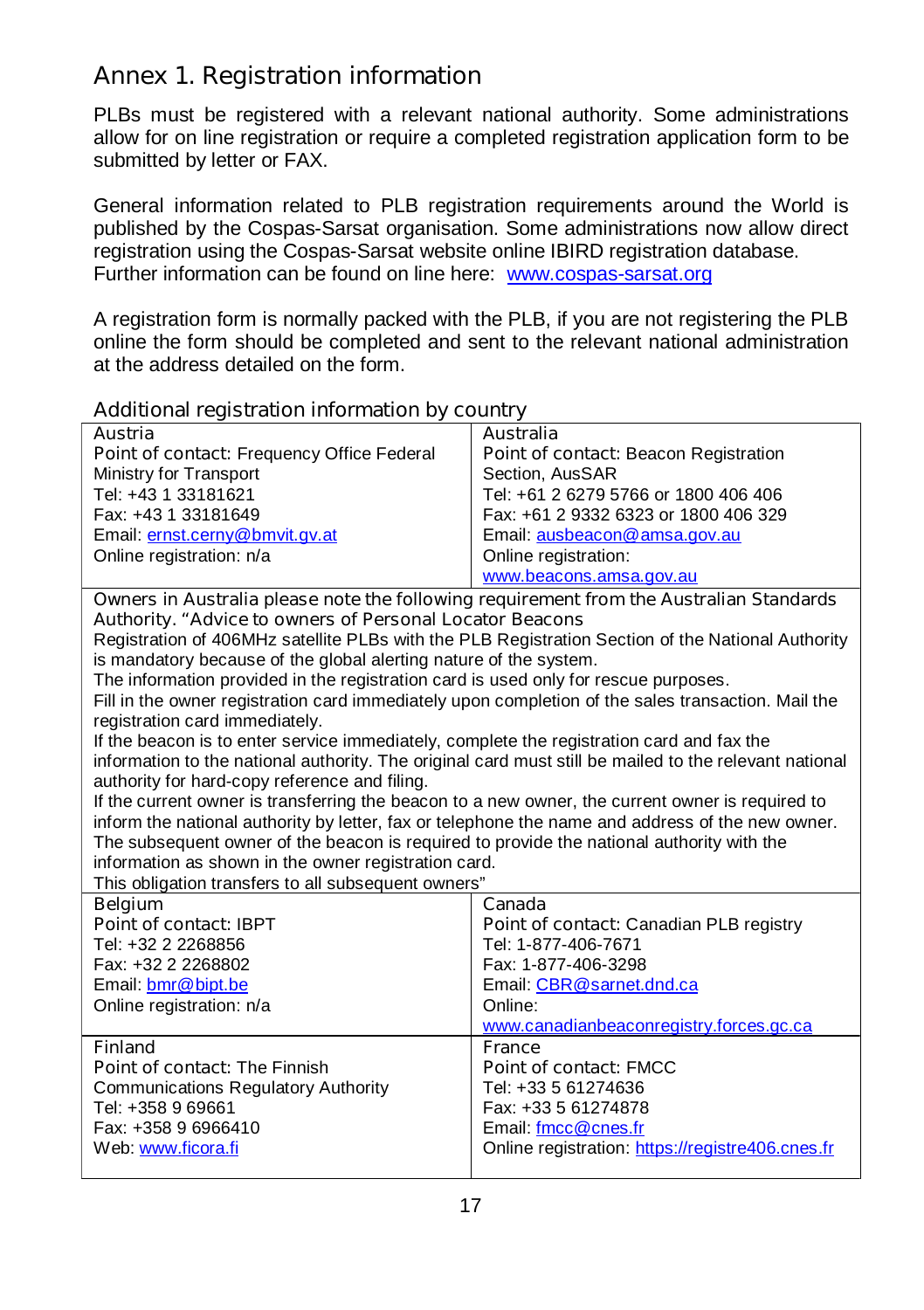| <b>Greenland (Denmark)</b>                           | India                                                |
|------------------------------------------------------|------------------------------------------------------|
| Point of contact: Greenland Telecom                  | Point of contact: INMCC/ISTRAC/ISRO                  |
| Administration                                       | Tel: +91 80 28371857                                 |
| Tel: +45 35430333                                    | Fax: +91 80 28371857                                 |
| Fax: +45 35431434                                    | Email: inmcc@istrac.org                              |
| Email: n/a                                           | Online registration: n/a                             |
| Online registration: n/a                             |                                                      |
| <b>Ireland</b>                                       | Italy                                                |
| <b>Point of contact: Maritime Radio Affairs Unit</b> | <b>Point of contact: ITMCC</b>                       |
| Tel: +353 1 6782367                                  | Tel: +39 080 5341571                                 |
| Fax: +353 1 6783109                                  | Fax: +39 080 5342145                                 |
| Email: radiosurveyors@transport.ie                   | Email: itmcc247@cospas-sarsat-italy.it               |
| Online registration: n/a                             | Online registration: www.cospas-sarsat-italy.it      |
| <b>Netherlands</b>                                   | <b>New Zealand</b>                                   |
| <b>Point of contact: Radio Communications</b>        | <b>Point of contact: Rescue Co-ordination Centre</b> |
| Agency                                               | New Zealand                                          |
| Tel: +31 50 5877555                                  | Tel: +64 4 577 8033                                  |
| Fax: +31 50 5877400                                  | Fax: +64 4 577 8041                                  |
| Email: agentschaptelecom@at-ez.nl                    | Email: 406registry@maritimenz.govt.nz                |
| www: www.agentschap-telecom.nl                       | Online registration: n/a                             |
| Online: n/a                                          |                                                      |
| Norway                                               | Portugal                                             |
| <b>Point of contact: Post and</b>                    | Point of contact: Navigation, Transport, Marine      |
| <b>Telecommunications Authority</b>                  | inspector                                            |
| Tel: +47 2 2824600                                   | Tel: +351 21 3913529                                 |
| Fax: +47 2 2824890                                   | Fax: +351 21 3979794                                 |
| Email: inger-lise.walter@npt.no                      | Email: n/a                                           |
| Online registration: n/a                             | Online registration: n/a                             |
| South Africa                                         | <b>Sweden</b>                                        |
| Point of contact: SASAR, MRCC Cape                   | <b>Point of contact: MRCC Goteborg</b>               |
| Town                                                 | Tel: +46 31 699080                                   |
| Tel: +27 21 9383310                                  | Fax: +46 31 648010                                   |
| Fax: +27 21 9383319                                  | Email: n/a                                           |
| Email: mrcc.ct@samsa.org.za                          | Online registration:                                 |
| Online registration: n/a                             | http://www.pts.se/sv/radioutrustning/nodsandare      |
| <b>Switzerland</b>                                   | UK                                                   |
| Point of contact: Federal Office of                  | Point of contact: The EPIRB Registry, The            |
| Communications                                       | Maritime and Coastguard Agency                       |
| Tel: +41 32 3275511                                  | Tel: 01326 211569                                    |
| Fax: +41 32 3275555                                  | Fax: 01326 319264                                    |
| Email: n/a                                           | Email: epirb@mcga.gov.uk                             |
| Online registration: n/a                             | Online registration:                                 |
|                                                      | www.mcga.gov.uk/c4mca/epirb                          |
| USA                                                  | New Zealand                                          |
| <b>Point of contact: United States 406 MHz</b>       | <b>Point of contact: Rescue Co-ordination Centre</b> |
| beacon registration database system                  | New Zealand                                          |
| Tel: 1-888-212-SAVE (7283)                           | Tel: +64 4 577 8033                                  |
| Fax: (301) 817-4565                                  | Fax: +64 4 577 804                                   |
| Online registration:                                 | Email: 406registry@maritimenz.govt.nz                |
| www.beaconregistration.noaa.gov                      | Online registration: n/a                             |

If the registration details for your country are not shown here, please check for latest information at <www.mcmurdomarine.com/documents>